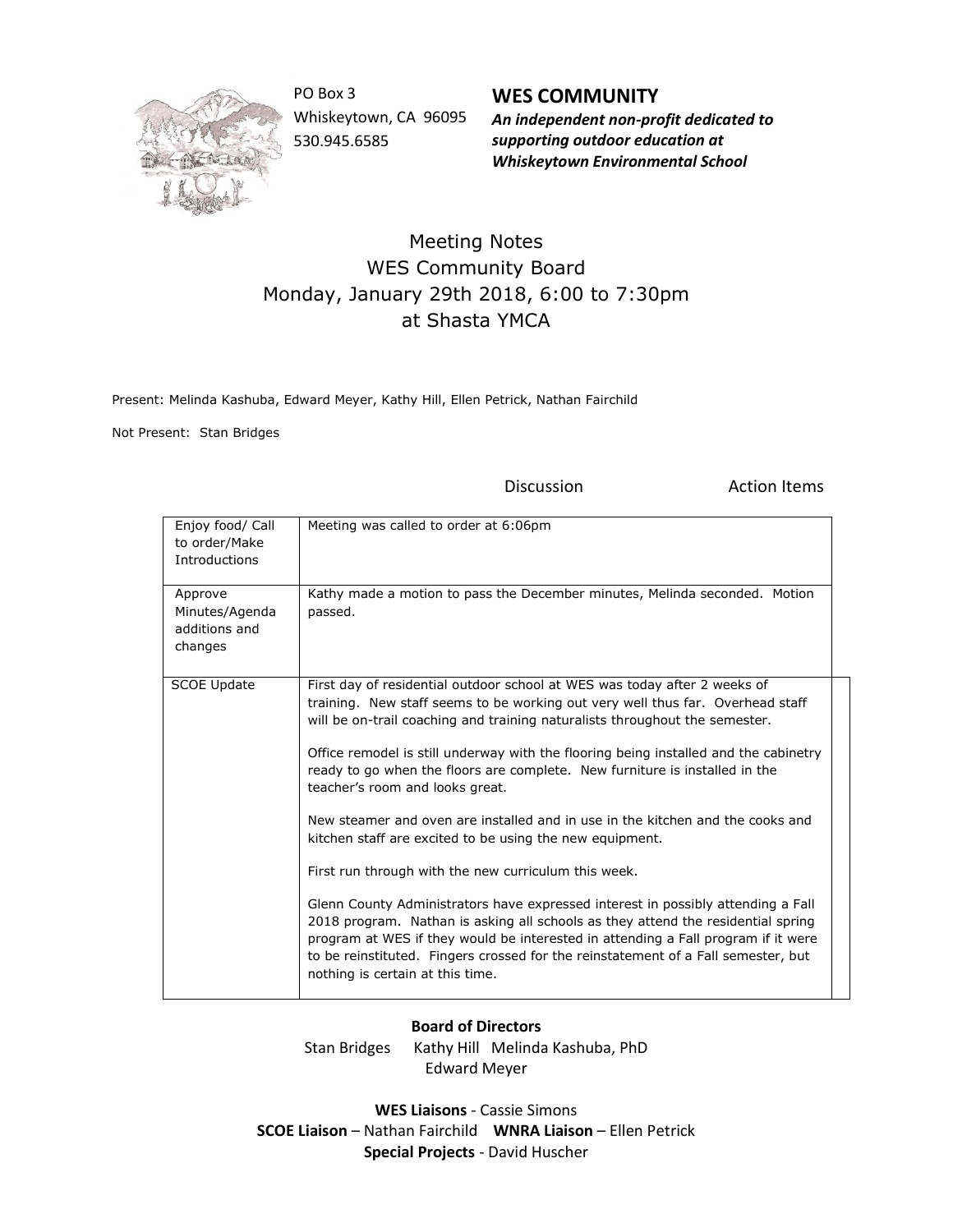| <b>WNRA Update</b>                         | Feb 8 <sup>th</sup> is next possible govt. shut down which does not seem like it will affect the                                                                                                                                                                                                                        |  |
|--------------------------------------------|-------------------------------------------------------------------------------------------------------------------------------------------------------------------------------------------------------------------------------------------------------------------------------------------------------------------------|--|
|                                            | operations at the campus.                                                                                                                                                                                                                                                                                               |  |
|                                            | At this time there is no budget for any seasonal employees in the park but the<br>budget talks are on-going and there is hope that seasonal positions will be able<br>to be brought on.                                                                                                                                 |  |
|                                            | New wayside exhibits in areas throughout the Park are high on the priority list for<br>funds proposals as many are faded and age worn.                                                                                                                                                                                  |  |
|                                            | Craig Ackerman from Crater Lake is the acting Superintendent at WRNA for the<br>time being and likely will be in the position until March. NPS All employee<br>meeting was held at WES Campus last week and Mr. Ackerman was very<br>impressed with the facility.                                                       |  |
|                                            | All kayak and paddle board programs will be put up on Recreation.gov for<br>reservations for the coming summer season which will greatly reduce the work<br>load of volunteers who ran the old phone based system.                                                                                                      |  |
|                                            | Ellen gave a brief recap of her presentation at the NPS regional conference in<br>Ashland, OR last month and it was well received. She presented on at risk multi<br>age group youth and their introduction to parks.                                                                                                   |  |
| <b>Treasurers Report</b>                   | \$13,183.37 currently in account.                                                                                                                                                                                                                                                                                       |  |
|                                            | Kathy wrote two checks and gave them to Nathan. One check for \$1,512.00 from<br>the remaining money on the Chevron Grant and one check for \$464.98 from the<br>March 4 Science.                                                                                                                                       |  |
|                                            | \$11,206.39 remains in account after the writing of the above checks.                                                                                                                                                                                                                                                   |  |
|                                            | \$5,000.00 from NSGT needs to be spent and accounted for by June at the<br>request of the donor.                                                                                                                                                                                                                        |  |
| On-going<br><b>Business</b>                |                                                                                                                                                                                                                                                                                                                         |  |
| Approve 2018<br><b>Budget</b>              | Wide ranging discussion of various budget line items. Many notes from<br>discussion are detailed in other portions of the minutes.                                                                                                                                                                                      |  |
| SCOE-WES<br>Community<br>Friends Agreement | Tabled until next meeting. Nathan will provide further details.                                                                                                                                                                                                                                                         |  |
| <b>New Business</b>                        |                                                                                                                                                                                                                                                                                                                         |  |
| Discuss 2018<br>Projects                   | Project A: Installation of a water bottle filling station was discussed. Request for<br>install would be best to come from SCOE into NPS. SCOE would need to submit a<br>work order outlining the proposed project. Discussion of trying for the Redding<br>Rancheria Community Grant to get funds to support the cost. |  |
|                                            | Project B: Updating the WES Video. Melinda will contact Meenakshi to discuss.                                                                                                                                                                                                                                           |  |
|                                            | Project C: Teaching Materials                                                                                                                                                                                                                                                                                           |  |
|                                            | Project D: AED                                                                                                                                                                                                                                                                                                          |  |